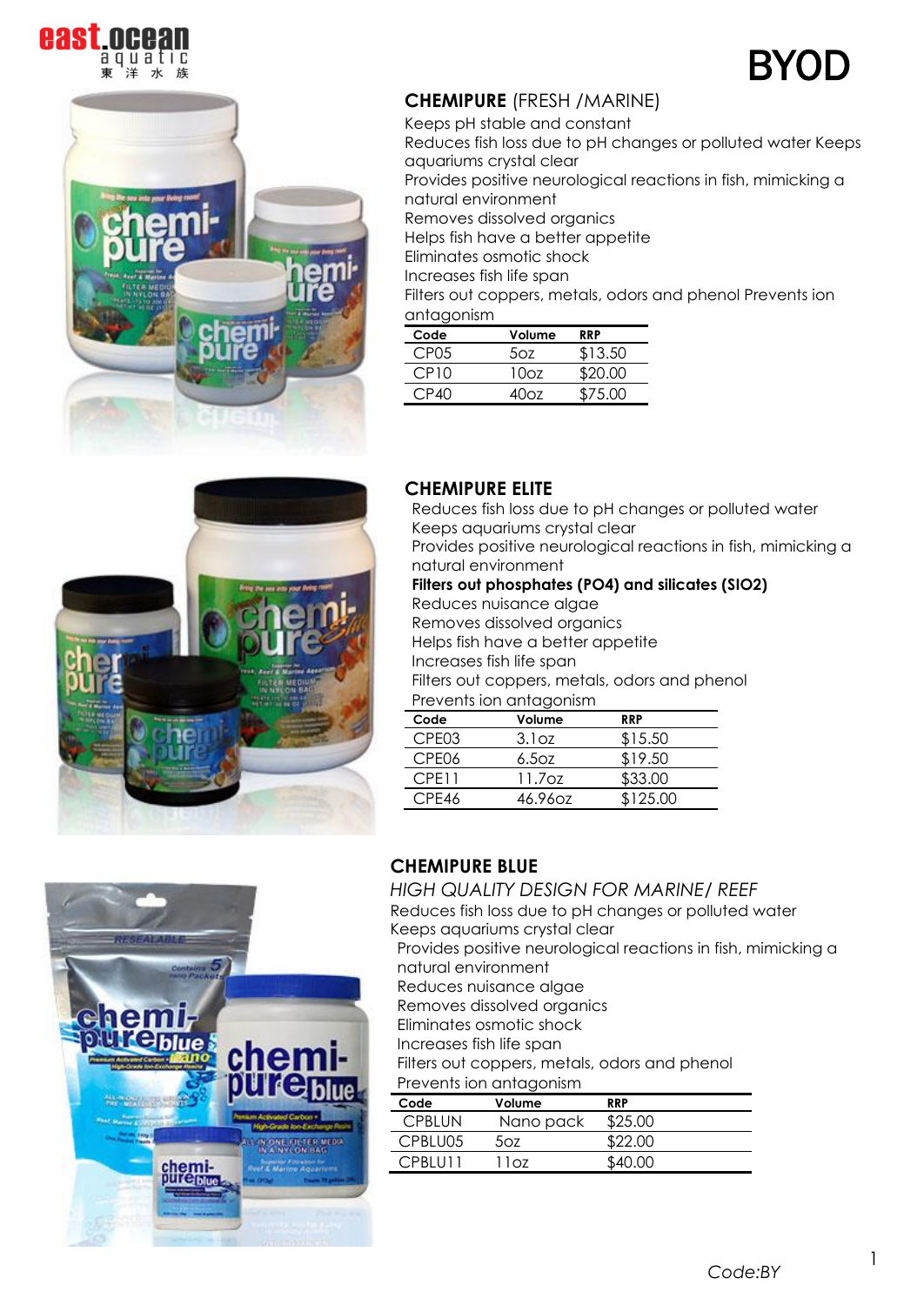





## **CHEMIPURE GREEN** (PLANTED AQUARIUM)

Ultimate all-in-one filtration media for freshwater planted aquariums.

Offer superior filtration without removing essential nutrients. Combines the highest grade of low dust pelletized activated carbon with premium ion exchange resins to produce a balanced formula optimized for the health and well-being of your plants while delivering crystal clear water.

Doesn't strip the aquarium of micro or macro nutrients Optimized for the health and well-being of planted aquariums

| Code   | Volume | <b>RRP</b> |  |
|--------|--------|------------|--|
| CPGN05 | דרה    | \$19.80    |  |
| CPGN11 | 1റ7    | \$36.30    |  |



### **CHEMICLEAN**

*CLEARS CYANOBACTERIA* Cleans many types of stains from cyanobacteria Works in fresh and salt water Completely safe for all fish, corals, invertebrates, and nitrifying bacteria

| Code | Volume |        | <b>RRP</b> |
|------|--------|--------|------------|
|      |        | Powder |            |
|      |        | Powder |            |
|      | ∩7     | Liauid |            |



Increased growth Increased resistance to disease Great for Reef Aquariums, Corals, Filter Feeders and Breeders Omega-3 Enhanced Rapid fin regeneration Fabulous intense natural colors

| Code | Volume | <b>RRP</b> |
|------|--------|------------|
|      |        |            |
| F16  |        |            |